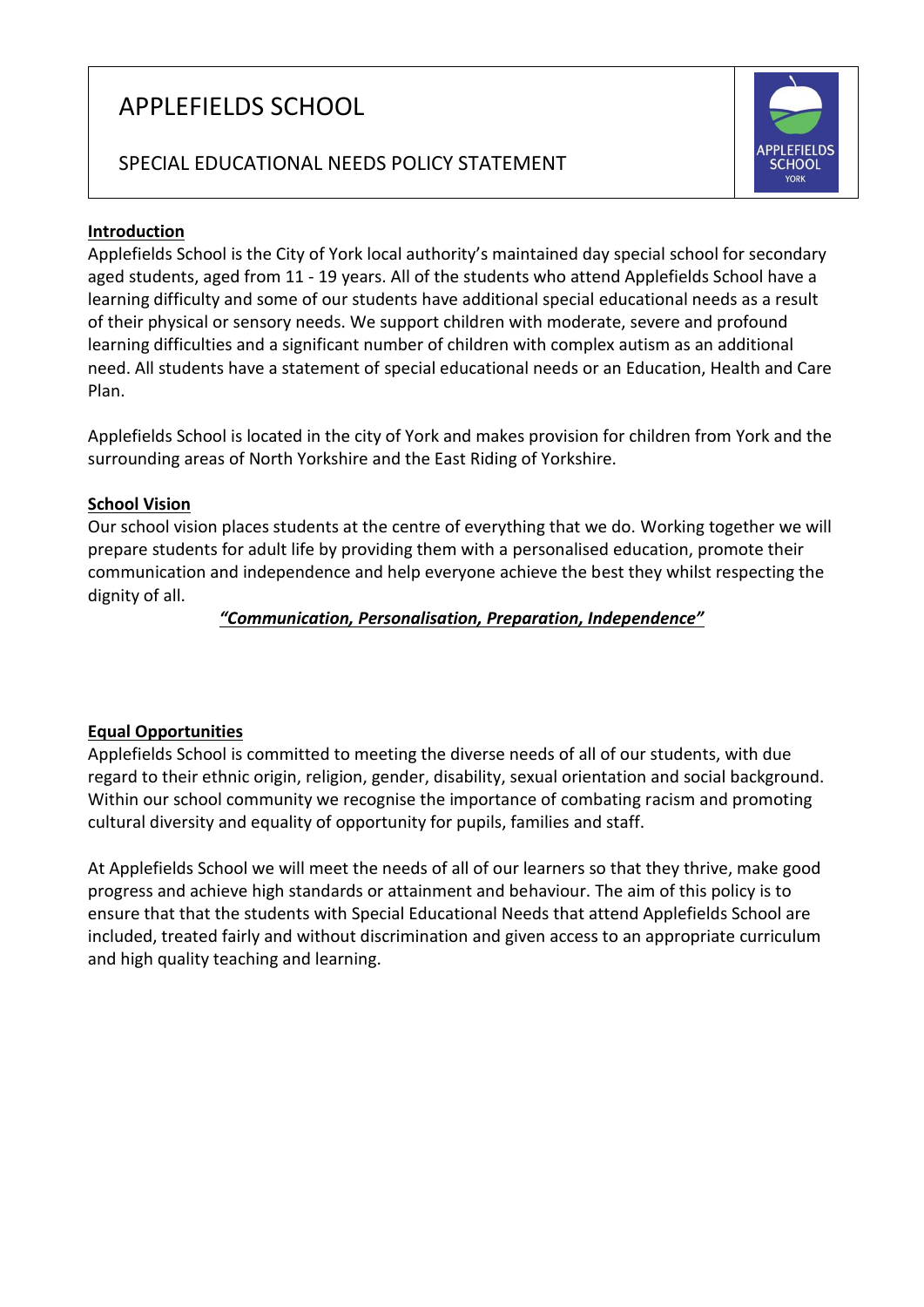#### **OUR SEND OFFER**

## **Accessibility**

The specialist design and development of Applefields School enables all parts of the building to be accessible for students and their families. The school has specialist changing and toilet facilities to meet the needs of students with complex students.

## **School Facilities and Resources**

Applefields School was opened in September 2004. The school occupies a large, modern building that in part is based on one of the previous special schools that was substantially extended and refurbished. As pupil numbers have grown the school was extended again in 2012. The accommodation includes 19 classrooms, specialist resources for pupils with profound and complex needs, specialist teaching rooms for Science and Food Technology, an Art Room, a Hydrotherapy Pool, Library & IT room, 2 dining halls, 2 multi-sensory rooms and facilities for Nursing, Physiotherapy, Speech and Language Therapy.

The school has made a substantial investment in Information Technology - all classrooms, teaching areas and meeting rooms have networked IT facilities and the school's local area network is connected to a managed broadband internet service. Interactive whiteboards are installed throughout the school. Staff are developing the use of iPads and specialist access devices. We have 4 school minibuses, 3 of which are wheelchair accessible and have been provided by the Variety Club.

## **Support from Other Professionals**

Staff from the York NHS Hospital Trust are based on the school site. This multi-professional team includes Nurses, a Speech and Language Therapist, Physiotherapist and Physiotherapy Assistant and an Occupational Therapist. Some of these staff work part time. Each child has a named nurse who will act a first point of contact for parents and carers and will coordinate each student's health care. However, any member of the nursing team will be available to talk to parents and carers. Paediatric Consultant clinics are held on site most weeks.

The local authority provides Educational Psychology support and peripatetic support for students with sensory impairments and autism as an additional need. We employ a part time student counsellor for half day each week who works with a small number of students on a one to one basis.

Members of the local authority's Transition Team of Children and Adult Social Workers, Transition Care Managers and specialist Connexions Advisors are based on the school site and work closely with students and their families. These staff are on hand throughout the week to support students from York. Specialist support staff for students living in North Yorkshire or the East Riding visit school regularly.

A number of students use the local authority's respite facility The Glen Family Resource Centre. Staff from The Glen visit school regularly to observe students in class, discuss support for students and to attend review and planning meetings.

## **Curriculum**

Students access a broad and relevant curriculum which in Key Stages 3 & 4 includes the subjects of the National Curriculum differentiated in the context of the students' special educational needs. A particular emphasis is placed on the development of students' skills in Communication, Literacy and Numeracy with a focus on the development of students' personal and social independence skills, health and well-being and the use of Information Technology. Applefields School is part of a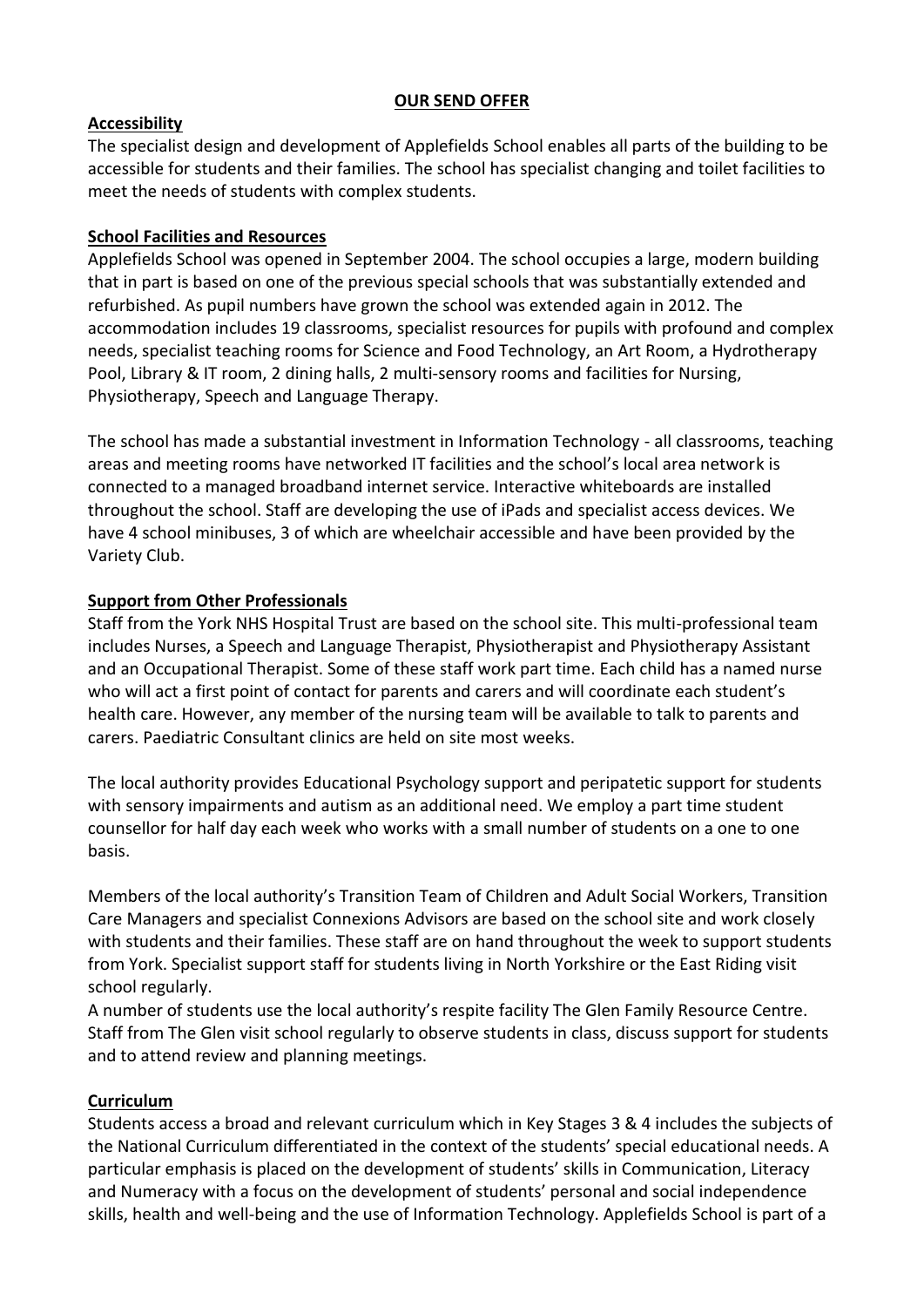local sports partnership working alongside other special schools across the North Yorkshire region.

Those students who experience the most significant communication difficulties are supported through a variety of augmentative communication systems including Makaton, British Sign Language, PECS and the use of electronic communication aids. The development of students' communication skills is coordinated by the Speech and Language Therapist and the teacher with responsibility for Communication and Literacy and students work in timetabled small Communication groups regularly during the week. The school is developing the use of iPads to support students' communication skills and general access to the curriculum.

The school offers an extensive programme of post 16 provision and all of students choose to continue to attend school for post 16 provision with the overwhelming majority of students attending until the end of Year 14. The aim of Post 16 curriculum is to prepare students for leaving school and life as a young adult. Students are supported with the continuing development of their communication skills, functional Literacy and Numeracy skills, practical independence skills as well as the opportunity to take part in learning away from the school in the local community. These opportunities may include work related learning, work experience, independent travel training and the opportunity to attend link courses at the 2 local further education colleges; York College and Askham Bryan College and at the Danesgate Skills Centre where students undertake a 2 year City and Guilds Entry Level course in personal development and preparation for employment.

## **Satellite Provision**

Two groups of Applefields students are based full time in the school's Satellite provision at Manor CE Academy, in Nether Poppleton. The Satellite provision comprises of 2 classes one for Key Stage 3 students and the other for Key Stage 4 students. Each student has a personalised timetable with opportunities for supported inclusion in either Manor Excel (the host school's SEN provision) or in mainstream lessons. In addition students access a variety of informal social activities within Manor CE Academy such as the use of the school diner, attending Year assemblies and access to school resources and playgrounds alongside their mainstream peers.

Students who attend the Satellite are supported by Applefields staff who work exclusively at the Satellite. The Satellite provides access to a specialist curriculum and social experience for students who would benefit from supported mainstream opportunities. The provision aims to develop each young person's literacy and numeracy skills, their personal and social independence skills, organisational skills and their emotional development as adolescents.

## **Other Inclusion Opportunities**

A small number of students that attend the main school site are involved in part time inclusion placements in their local mainstream secondary school. These placements enable students to have the opportunity to spend part of the week working alongside mainstream students in different areas of the curriculum.

Post 16 students will have the opportunity to access mainstream settings such as the local FE Colleges and inclusion opportunities will be sought for all students through project and partnership work with other schools and organisations.

#### **Education Health and Care Plans**

Every child who attends Applefields School will have an Education Health and Care Plan. Parents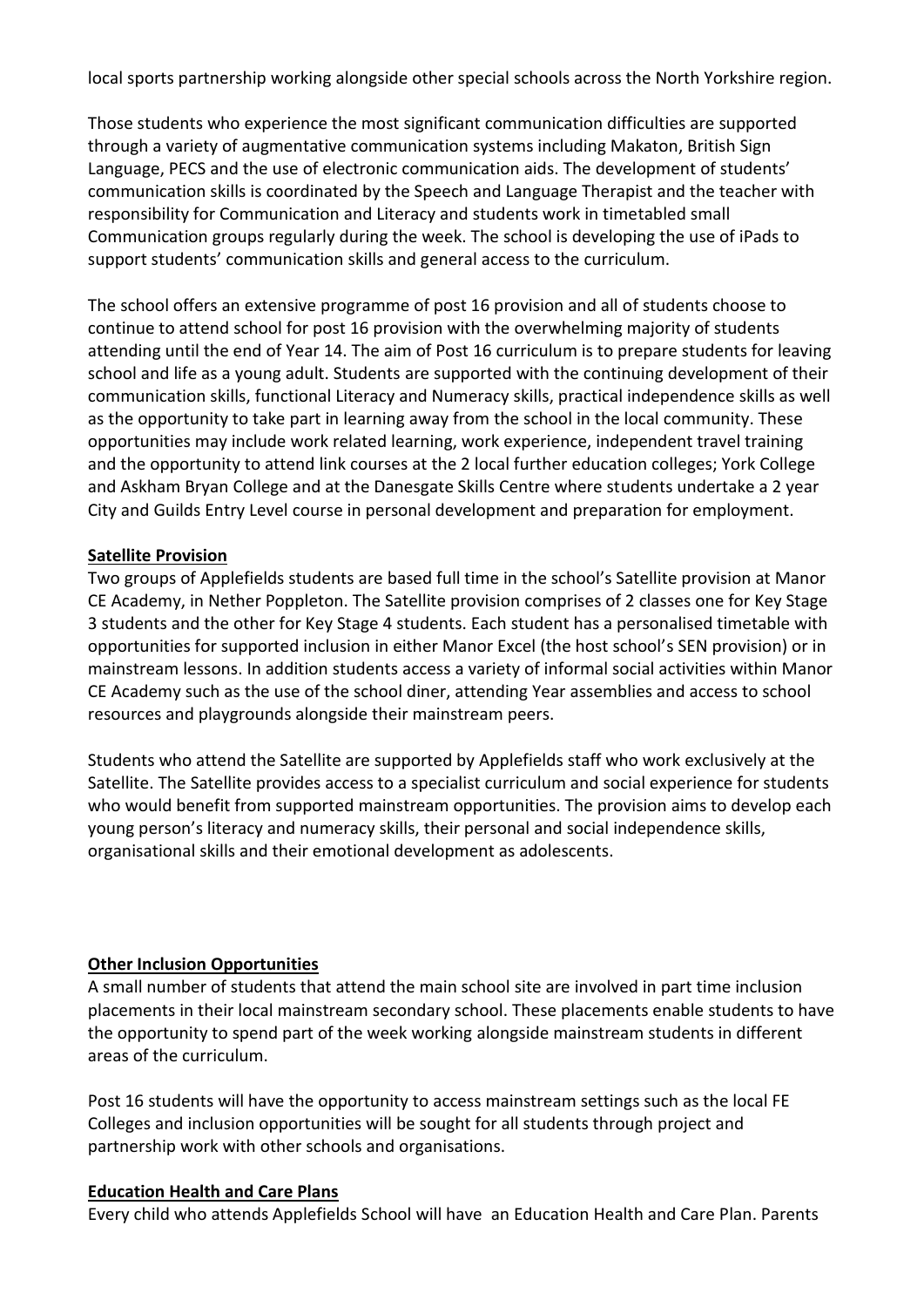and carers will be formally consulted at least once each year about their views about their child's needs and the content of their child's statement or EHCP. Review meetings will be held in school and these are chaired by a member of the Senior Leadership Team and attended by parents, the class teacher and other professionals that are involved with the child. Wherever possible, students take an active part in their review meeting to present their views.

#### **Assessment and Accreditation**

We believe that it is important that all of our students have the opportunity to have their learning accredited. Students in Key Stage 3 follow work in Personal Progress and Stepping Stones and Key Stage 4 and Post 16 students have their achievements accredited through the use of a range of externally accredited unit awards. Students work towards Entry Level certificates in English, Maths and Science, and unit awards in Food Technology, Information Technology and other areas of the curriculum. In addition, the Post 16 curriculum is based on the ASDAN 'Towards Independence' curriculum and students have the opportunity to take courses in Adult Literacy and Numeracy.

Pupil progress is under continuous assessment through analysis of P scale and National Curriculum data using BSquared, MAPP assessments for students with complex needs, teachers' records and through individual pupil progress files.

Regular pupil progress meetings where students' attainment in Math and English are monitored by a member of the Senior Leadership Team in conjunction with the subject leaders for Maths and English.

#### **Post School Provision**

On leaving Applefields School, students transfer to a variety of local and regional post school provision. Students may transfer to a personalised learning programme with part time access to a local further education college with opportunities for work-based learning. Others students may have the opportunity to transfer to a regional specialist residential further educational college to continue with the development of their life skills and undertake vocational training. Some students choose to transfer to one of the local further educational colleges in York to follow specialist vocational training courses. Other students may transfer to adult services provision provided by the student's home local authority. Students and their parents or carers are supported in making these decisions by the Transition Team and specialist Connexions Personal Advisors who work are based on the school site and work closely with students, their families and school staff. All of our students transfer to continuing education, employment or training.

## **Pastoral Care and Parental Involvement**

The involvement of parents and carers is an important element of every child's education. Class teachers will make every effort to ensure that parents and carers are kept fully informed about their child's progress and achievement at school. This will be achieved through school reports, parents' evenings, coffee mornings, informal newsletters and home- school diaries.

The success of the school is dependent upon the continuing goodwill and co-operation between parents, governors and staff. Parent Governors make an invaluable contribution to the work of the governing body and life of the school and their opinions on proposed developments and current issues are a crucial part of the decision making process.

#### **Communication with Parents**